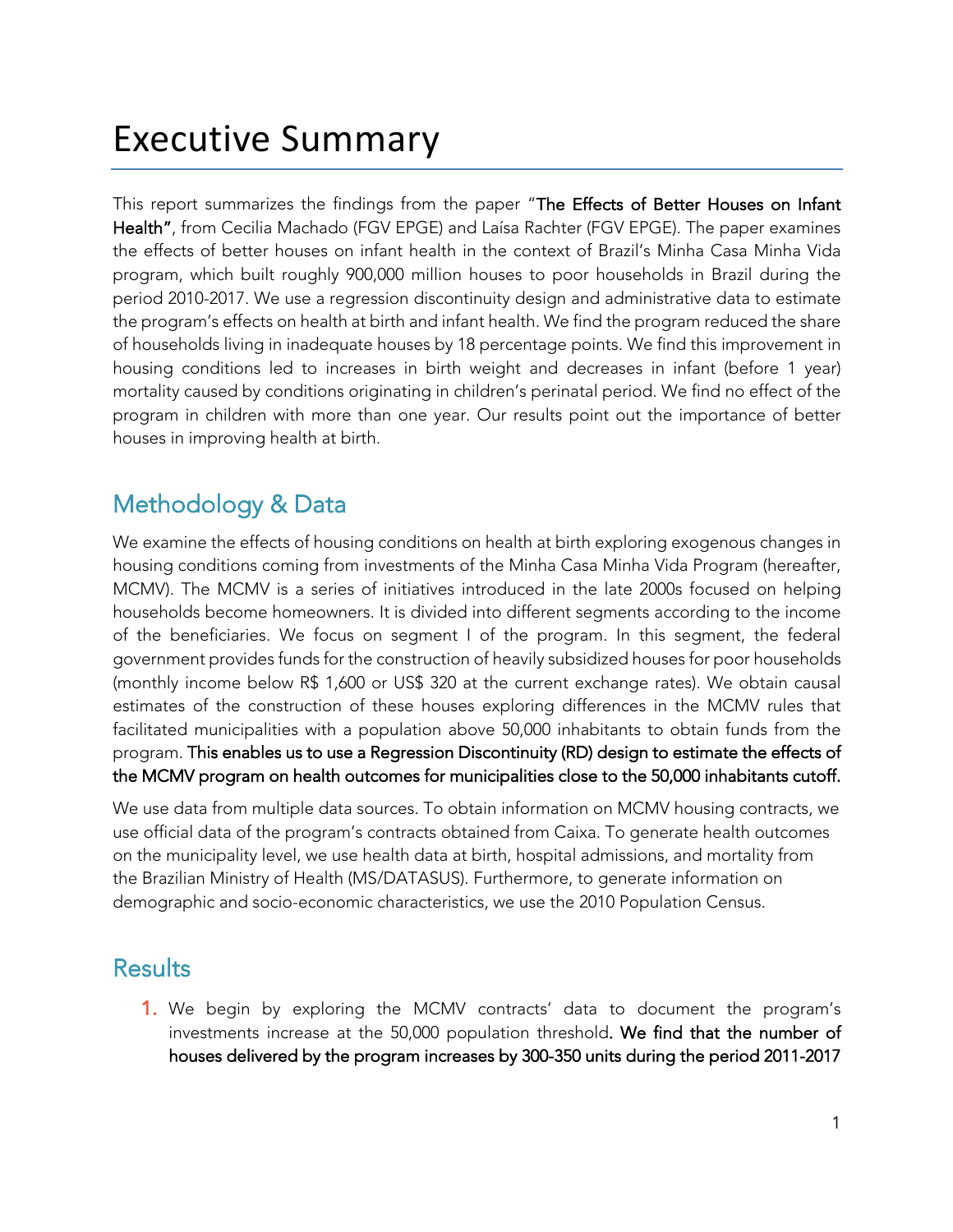at the 50,000 inhabitants threshold. This corresponds to 14-18% of the housing deficit of the typical municipality to the left of the discontinuity.

- 2. Birth weight. We find that the birth weight increases by 12.9-15.6 grams at the 50,000 inhabitants. threshold during 2011-2017. This effect is robust to different bandwidths and weighting procedures and statistically significant at the 5% levels regardless of the specification. Its magnitude corresponds to 0.4-0.5% of the mean birth weight in the sample. This is comparable to the effect of fasting during Ramadan on birth weight (see Almond & Mazumder (2011)) and the effect of job losses through announced notices during pregnancy (see Carlson (2015)). The increase in birth weight is driven by a combination of gestational length changes and birth weight conditional on gestational age (small for gestational age, thereafter SGA).1 The share of pregnancies of less than 32 weeks decreases 0.2 p.p. (13% of the mean) while the share of SGA births decreases 0.8 p.p. (7.8% of the mean) at the discontinuity.
- **3. Timing of the effect.** The effects of the MCMV on birth weight reflect a combination of changes in housing quality, housing costs, and labor market conditions. We use the timing of the effects to disentangle between these mechanisms. The program is expected to temporarily improve labor market conditions during the construction of the houses, improve housing quality, and permanently reduce housing costs after the houses are delivered. Thus, we expect the effects of the construction to be stronger in the program's early periods (when the program's investments are at their peak, but the number of units delivered is modest) and the effects of housing quality and costs to be stronger in the program's final periods (when the program's investments fall but the number of units delivered is considerable). We find the MCMV effects increase weakly through time, going from a statistically insignificant effect of fewer than 10 grams in 2011 to a statistically significant effect of more than 20 grams in 2017. This is suggestive evidence that the effects are driven primarily by housing quality and costs.
- 4. Morbidity and Mortality. We further examine the effects of the MCMV on children's morbidity and mortality from 0-1 and 1-5 years. We test the program's effects on overall hospitalization and mortality rates and hospitalization and mortality rates by causes. We focus on causes most strongly connected to housing conditions and sanitation, and consider infectious, nutritional, and respiratory diseases, and perinatal origin's affections (also the main drivers of infant/child morbidity and deaths (Organization et al., 2019). For children between 0-1 year, we find no effects of the MCMV on morbidity. However, there is a negative and statistically significant effect on mortality due to perinatal conditions of 1.1 deaths per 1,000 births. This is consistent with the findings that the program improves health at birth. For children between 1-5 years, we find no effects either on morbidity or mortality.